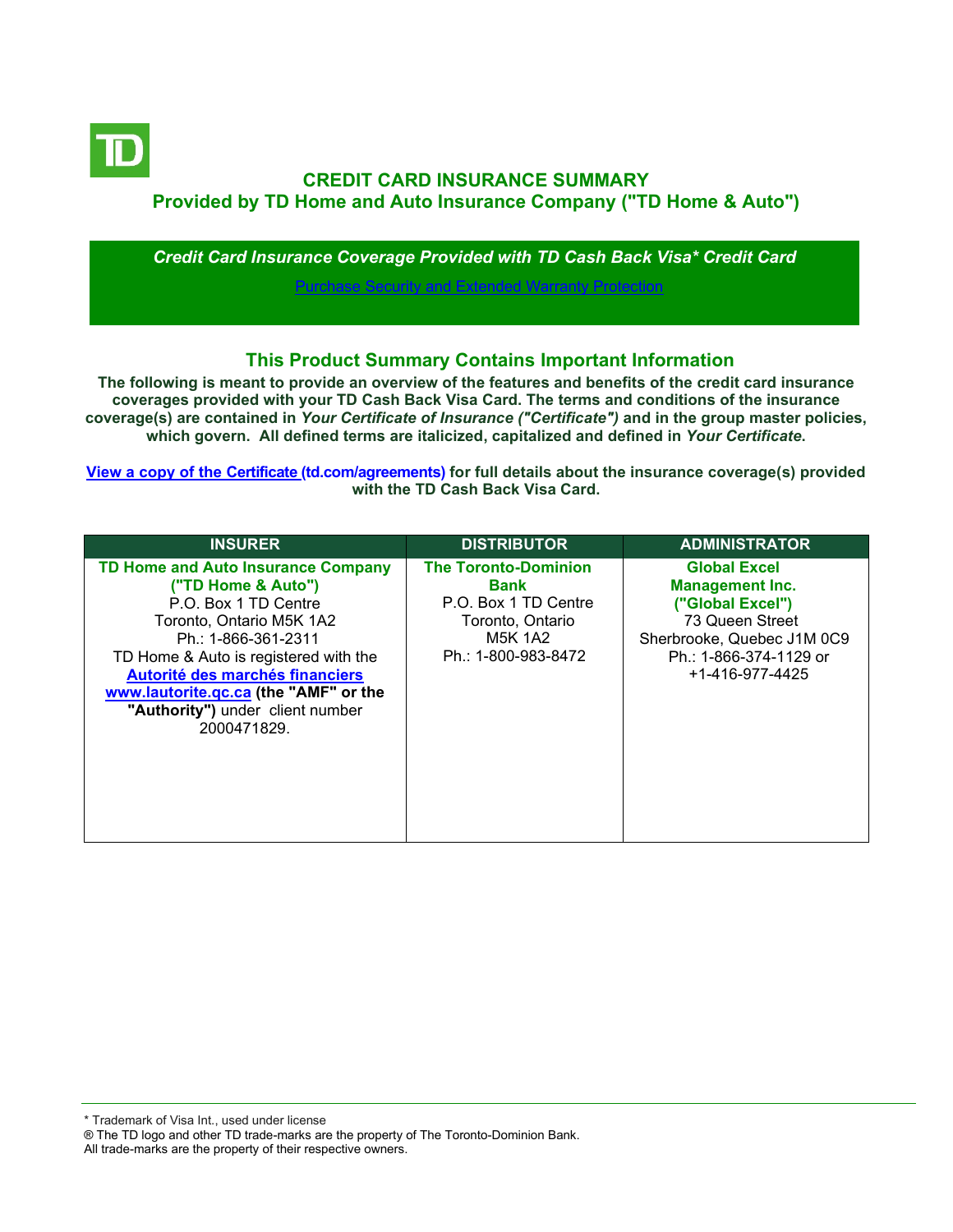

# **General Information You Need to Know**

The following is applicable to **all insurance coverage(s)** provided with the TD Cash Back Visa Card, unless otherwise specified*:*



**Complaint Handling:** For information about our complaint processing policy and where a complaint may be filed, please visit our Customer Service & Problem Resolution page at: **<https://www.tdinsurance.com/customer-service/problem-resolution>**.



**Misrepresentation:** *You* must be accurate and complete in *Your* dealings with the *Insurer* at all times. The *Insurer* will not pay a claim if *You*, any person insured under *Your Certificate* or anyone acting on *Your* behalf makes a misrepresentation, attempts to deceive or mislead the *Insurer*, or makes a fraudulent, false or exaggerated statement or claim.



**Cancellation:** Insurance coverage(s) are considered canceled on the date the credit card account is closed. If, at any time, *You* don't want these insurance coverages, *You* can decide not to use them or contact *Your* credit card provider to apply for a different credit card with alternative insurance coverages.



**Cost:** There is no annual fee on *Your* TD Cash Back Visa Card. No additional fee will be charged to *You* for the insurance coverage(s) provided with the TD Cash Back Visa Card.



**Claims:** *You* must report *Your* claim to *Our Administrator* by calling 1-866-374-1129 no later than the following time limits after the covered event(s) occurred:

#### • **Purchase Security and Extended Warranty Protection**

o 90 days; refer to section 6 "How To Submit A Claim" for full details.

Once *We* have approved the claim, *We* will notify *You* and payment will be made within 60 days. If the claim has been denied, *We* will inform *You* of the claim denial reasons within 60 days. *You* can appeal the decision by submitting new information to *Our Administrator*. For complete details, please see the applicable claims section (as listed above) in *Your Certificate.*

| <b>Benefit</b>                                                                | <b>Who is Eligible</b>                                    | <b>Additional Eligibility Requirements</b>                                                                                                                                                                   |
|-------------------------------------------------------------------------------|-----------------------------------------------------------|--------------------------------------------------------------------------------------------------------------------------------------------------------------------------------------------------------------|
| <b>Purchase Security and</b><br><b>Extended Warranty</b><br><b>Protection</b> | <b>Primary Cardholder</b><br><b>Additional Cardholder</b> | Purchase(s) made by the Account<br>$\mathcal{L}_{\mathcal{A}}$<br>Holder(s) (Exclusions Apply).<br>• The credit card must be in good<br>standing; and<br>The Account Holder must be a<br>resident of Canada. |

**Note:** For full details, please see the "Eligibility" section and/or the definition of *"Account Holder"* in each *Certificate*.